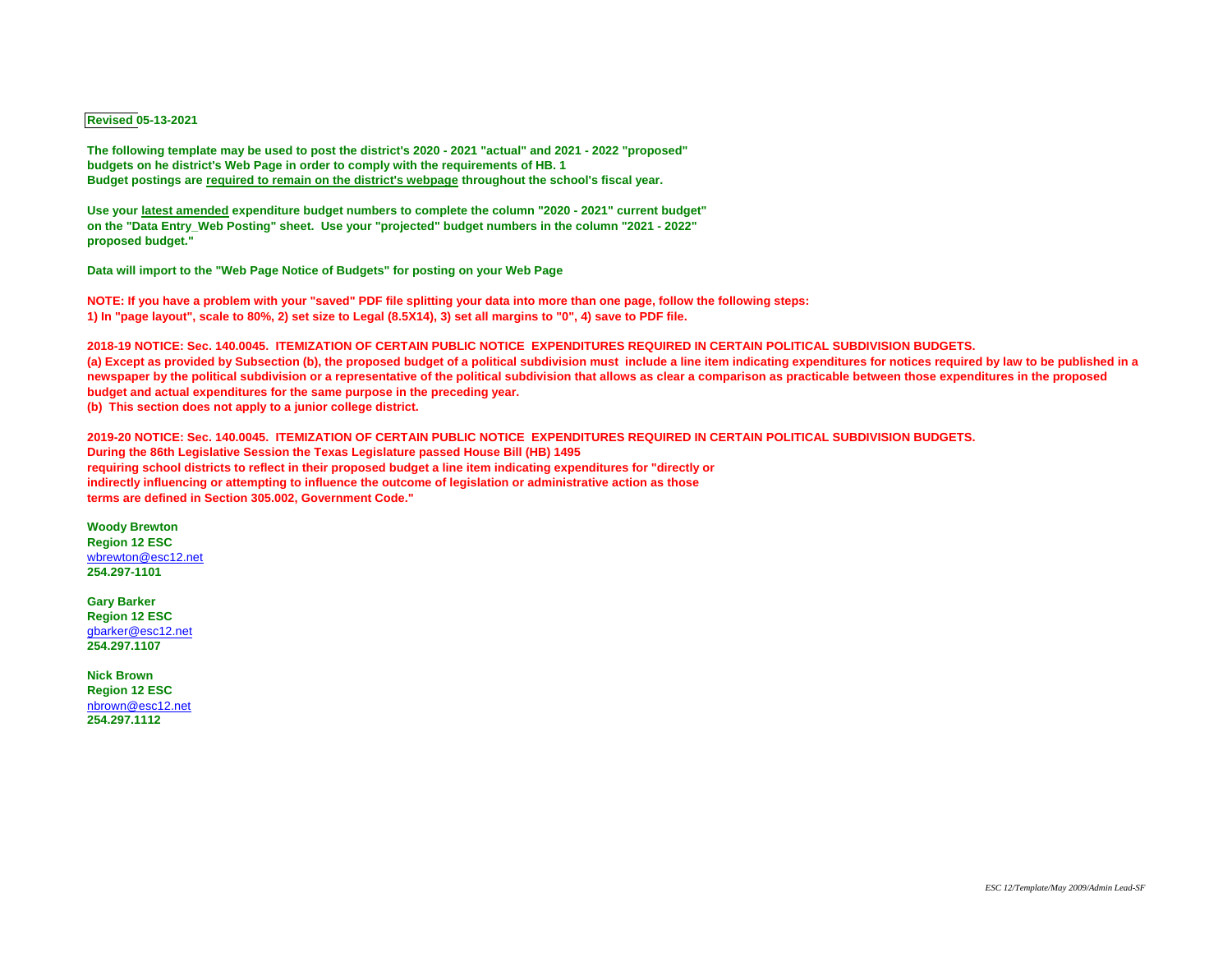|       | District: REFUGIO ISD |                                               |
|-------|-----------------------|-----------------------------------------------|
| CD#   | 196-903               | <b>Enter County District Number with dash</b> |
| Date: | (Enter Date Adopted)  |                                               |

## **Enrollment Count**<br>Expenditures

- 
- 
- 
- 
- 
- **31 Guidance, Counseling & Evaluation Services** \$186,620 \$192,692 **(F) Other functions 61, 81, 91, 92, 93, 97, 99**
- **32 Social Work Services**
- 
- **34 Student (Pupil) Transportation**<br>**35 Food Services**
- 
- 
- 
- **\* 41 Statutorily Required Public Notice-Required Posting** \$1,500 \$1,500
- \*\*41 **Statutorily Required Public Notice-Lobbying**<br>51 Plant Maintenance & Operation
- 
- 
- **61 Community Services**
- 
- 
- 
- 
- 
- **Payments to Other Schools**
- 
- 
- 
- 

|                 | A school district must post the budget summary             |                 | ------------Data Input---------------- |                                                       |
|-----------------|------------------------------------------------------------|-----------------|----------------------------------------|-------------------------------------------------------|
|                 | on the school's Internet Web site when it posts the        | 2020-21         | 2021-22                                | What functions should be included in the budge        |
|                 | "Notice of Public Hearing" on the budget in                | <b>Current</b>  | <b>Proposed</b>                        | and aggregate spending on the defined areas? V        |
|                 | the newspaper.                                             | <b>Budget</b>   | <b>Budget</b>                          | student enrollment or ADA?                            |
|                 | <b>Enrollment Count</b>                                    | 682.000         | 682.000                                |                                                       |
| <b>Function</b> | <b>Expenditures</b>                                        |                 |                                        | The summary of the budget should be presented         |
| 11              | <b>Instruction</b>                                         | \$4,552,960     | \$4,052,498                            | (A) Instruction - functions 11, 12, 13, 95            |
| 12              | <b>Instructional Resources &amp; Media Services</b>        | \$119,805       | \$111.872                              | (B) Instructional Support - functions 21, 23, 31,     |
| 13              | <b>Curriculum &amp; Instructional Staff Development</b>    | \$28,500        | \$27,200                               | (C) Central Administration - function 41              |
| 21              | <b>Instructional Leadership</b>                            | \$0             | $\overline{30}$                        | (D) District Operations - functions 51, 52, 53, 34    |
| 23              | <b>School Leadership</b>                                   | \$533,656       | \$561,492                              | (E) Debt Service - function 71                        |
| 31              | <b>Guidance, Counseling &amp; Evaluation Services</b>      | \$186,620       | \$192,692                              | (F) Other - functions 61, 81, 91, 92, 93, 97, 99      |
| 32              | <b>Social Work Services</b>                                | \$0             | \$0                                    |                                                       |
| 33              | <b>Health Services</b>                                     | \$101,843       | \$105,032                              | The per student will be based on student enrollr      |
| 34              | <b>Student (Pupil) Transportation</b>                      | \$190,235       | \$214,478                              |                                                       |
| 35              | <b>Food Services</b>                                       | \$368,626       | \$395,225                              | There have been questions as to how you report        |
| 36              | <b>Cocurricular/Extracurricular Activities</b>             | \$571,530       | \$595,282                              | We would interpret this to mean all funds that co     |
| 41              | <b>General Administration</b>                              | \$543,686       | \$551,771                              | the board); but, the statute is not definitive in re- |
| $*41$           | <b>Statutorily Required Public Notice-Required Posting</b> | \$1,500         | \$1,500                                |                                                       |
| **41            | <b>Statutorily Required Public Notice-Lobbying</b>         | \$446           | \$252                                  |                                                       |
| 51              | <b>Plant Maintenance &amp; Operation</b>                   | \$1,274,340     | \$1,430,006                            | The most accurate approach would be to includ         |
| 52              | <b>Security and Monitoring Services</b>                    | \$93,047        | \$64,000                               | proposed budget, use only those funds for the p       |
| 53              | <b>Data Processing Services</b>                            | \$78,843        | \$72,043                               | budget comparison is an important consideratio        |
| 61              | <b>Community Services</b>                                  | \$0             | $\overline{30}$                        |                                                       |
| 71              | Debt Service - Principal on long-term debt                 | \$485,000       | \$650,000                              | * New Expenditure Code (Function Code                 |
|                 | Debt Service - Interest on long-term debt                  | \$692,951       | \$794.790                              | During the 85th Legislative Session the Texas Lo      |
|                 | Debt Service - Bond Issuance Cost and Fees                 | \$38,002        | \$1,650                                | requiring school districts to reflect in their prope  |
| 81              | <b>Facilities Acquisition and Construction</b>             | \$0             | \$0                                    | expenditures to publish all statutorily required p    |
| 91              | <b>Contracted Instructional Services Between Schools</b>   | $\overline{30}$ | \$0                                    | district or their representatives. The line item mi   |
| 92              | <b>Incremental Costs Associated With Chapter 41</b>        | $\overline{30}$ | $\overline{30}$                        | expenditures and the actual expenditures for the      |
| 93              | <b>Payments to Fiscal Agent/Member District</b>            | \$187,424       | \$165,000                              | under Texas Local Government Code §140.0045.          |
| 94              | <b>Payments to Other Schools</b>                           | \$0             | \$0                                    |                                                       |
| 95              | Payments to Juvenile Justice Alternative Ed. Prg.          | \$0             | \$0                                    | ** New Expenditure Code (Function Cod                 |
| 96              | <b>Payments to Charter Schools</b>                         | \$0             | \$0                                    | influencing or attempting to influence or             |
| 97              | <b>Payments to TIF</b>                                     | \$0             | $\overline{30}$                        | During the 86th Legislative Session the Texas Lo      |
| 99              | Inter-governmental Charges not in Other Data Codes         | \$122,000       | \$130,000                              | requiring school districts to reflect in their prope  |
|                 |                                                            |                 |                                        | indiractly influencing ar attampting to influence.    |

**on the school's Internet Web site when it posts the 2020-21 2021-22 What functions should be included in the budget summary report for the per student "Notice of Public Hearing" on the budget in Current Proposed and aggregate spending on the defined areas? Will the per student be based on**

**Function Expenditures The summary of the budget should be presented in the following function areas. Instruction** \$4,552,960 \$4,052,498 **(A) Instruction - functions 11, 12, 13, 95 Instructional Resources & Media Services** \$119,805 \$111,872 **(B) Instructional Support – functions 21, 23, 31, 32, 33, 36 Curriculum & Instructional Staff Development** \$28,500 \$27,200 **(C) Central Administration – function 41 Instructional Leadership** \$0 \$0 **(D) District Operations – functions 51, 52, 53, 34, 35**

**358,626** \$368,626 \$368,626 \$395,225 There have been questions as to how you report your previous year's budget and your proposed budget.<br>36 Cocurricular/Extracurricular Activities **1990 \$200 \$200 \$595,282 We would interpr 36** Cocurricular/Extracurricular Activities **\$571,530** \$595,282 We would interpret this to mean all funds that comprise the budget (not just those officially reviewed by 41 **General Administration 601 <b>111 1243,686 13551,771 1 1 1 the board); but, the statute is not definitive in regards to this question.** 

**51** Plant Maintenance & Operation<br> **1998 1998 1998 1998 1998 1998 1998 1998 1998 1998 1998 1998 1998 1998 1998 1998 1998 1998 1998 1998 1998 1998 1999 1998 1999 1999 199 52** Security and Monitoring Services **688,047** \$93,047 \$64,000 **proposed budget, use only those funds for the previous year's budget. Consistency in how you report your <br>578,843 \$72,043 budget comparison is an important c 53** Data Processing Services **budget and State of the State of State 3**872,043 **budget comparison is an important consideration.** 

71 **Debt Service - Principal on long-term debt**  $\begin{array}{r} \mid \quad \text{$\$485,000} \mid \\ \mid \quad \text{$\$650,000} \mid \quad \text{$\$650,000} \mid \quad \text{$\$6000} \mid \quad \text{$\$80000} \mid \quad \text{$\$80000} \mid \quad \text{$\$80000} \mid \quad \text{$\$80000} \mid \quad \text{$\$80000} \mid \quad \text{$\$80000} \mid \quad \text{$\$80000} \mid \quad$ 

**Debt Service - Interest on long-term debt 1994 1999 SEGEN 100 STAGEN 100 During the 85th Legislative Session the Texas Legislature passed Senate Bill (SB) 622. SB 622 <b>Cell SEGEN 100 STAGEN 100 STAGEN STAG** requiring school districts to reflect in their proposed budget a line item specifically for 81 Facilities Acquisition and Construction **80 expenditures to publish all statutorily required public notices in the newspaper by the school <b>Fig. 1 Expenditures** to publish all statutorily required public notices in 91 Contracted Instructional Services Between Schools **6 6 \times \$0 \times** district or their representatives. The line item must provide a clear comparison of the budgeted **92** Incremental Costs Associated With Chapter 41 **1990 in the SO expenditures and the actual expenditures for the same purpose in the prior year, as required <br>93 Payments to Fiscal Agent/Member District <b>1991 12:20 12:2** 

**95 Payments to Juvenile Justice Alternative Ed. Prg.** \$0 \$0 **\*\* New Expenditure Code (Function Code 41): Expenditures for "directly" or "indirectly" 96** Payments to Charter Schools **1998 influencing or attempting to influence outcomes of Legislation or Administrative Action** 

**97** Payments to TIF **1495 Participate 19th Constrained Service Constrained Bill (HB) 1495 During the 86th Legislative Session the Texas Legislature passed House Bill (HB) 1495** 99 Inter-governmental Charges not in Other Data Codes \$122,000 \$130,000 requiring school districts to reflect in their proposed budget a line item indicating expenditures for "directly or **indirectly influencing or attempting to influence the outcome of legislation or administrative action as those terms are defined in Section 305.002, Government Code."**